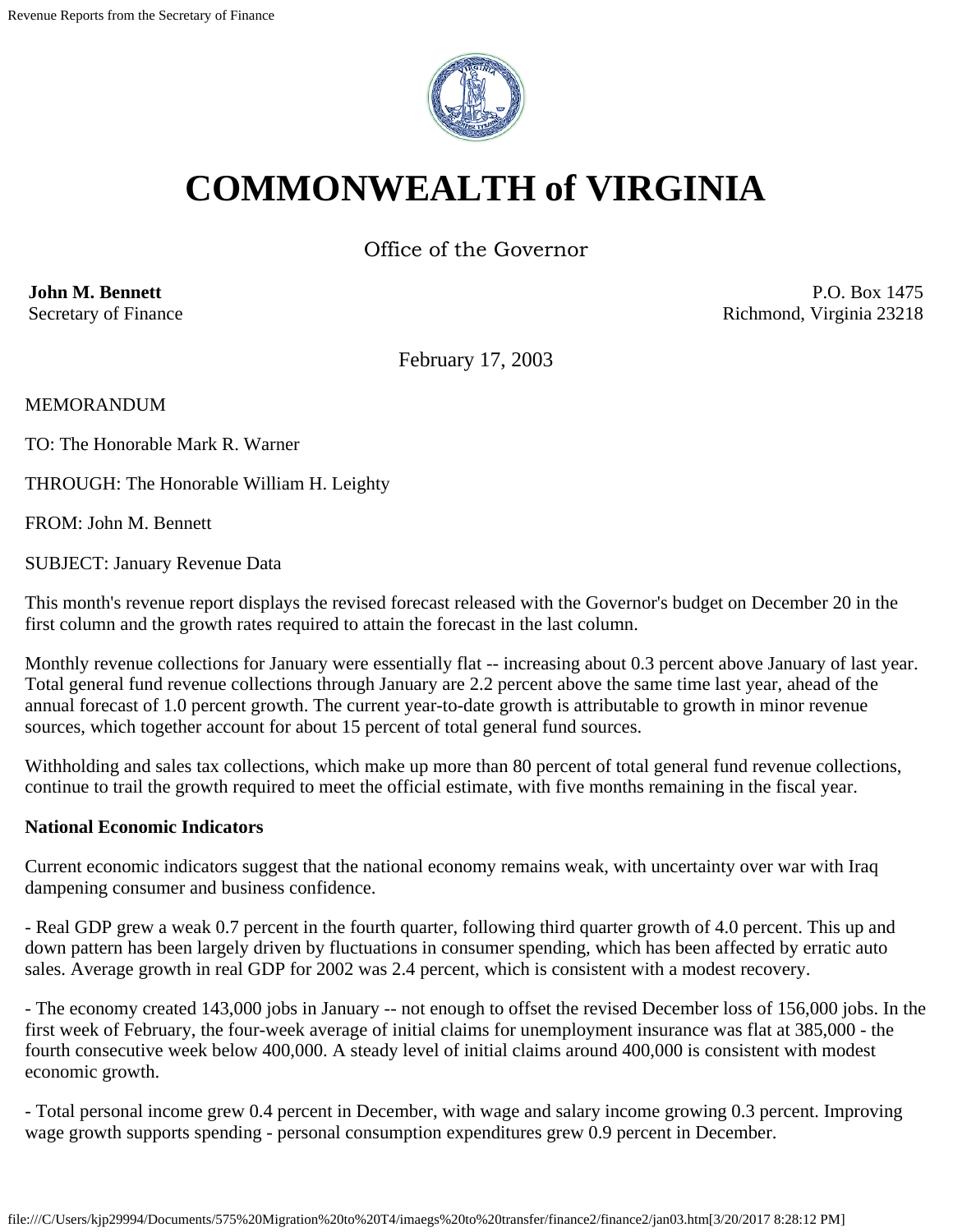- The Conference Board's index of leading indicators rose 0.1 percent in December - the third consecutive monthly gain. Over the last six months, however, the index has risen just 0.1 percent, suggesting the economy will continue to experience weak growth in the first quarter of 2003.

- The manufacturing sector expanded modestly for the second month in a row. The Institute of Supply Management index (formerly the NAPM) fell to 53.9 percent in January, but remains above the break-even 50.0 percent level, mainly due to strength in new orders.

- The Conference Board's index of consumer confidence fell in January to 79.0, the lowest level in nine years. Although consumers' assessment of current conditions improved, fear of war with Iraq and higher energy prices pushed down expectations of future economic conditions.

- At its meeting on January 29, the Federal Open Market Committee left interest rates unchanged, after acknowledging the continuing softness in the economy and negative impacts of high oil prices and the economic uncertainty surrounding Iraq.

## **Virginia Economy**

The Virginia economy remains in a weak recovery. Payroll employment fell 0.3 percent in December from a year ago, indicating that Virginia employers continue to reduce jobs. Payroll employment fell 0.2 percent in November. In Northern Virginia, employment increased by 0.7 percent, its second consecutive monthly gain. The Virginia Employment Commission has begun its annual revisions to the last two years of payroll employment data, which will be available in February.

The Virginia Leading Index was revised due to changes in the national leading index component for November and December. After increasing for four straight months last fall, the index now reveals small declines for the last two months. The weakness in the index suggests economic growth should remain slow. For 2002, the Virginia Leading Index increased 1.1 percent.

### **January Revenue Collections**

Revenue collections grew 0.3 percent from January of last year. On a year-to-date basis, total revenues rose 2.2 percent through January, ahead of the annual estimate of 1.0 percent growth.

*Individual Income Tax Withholding (62% of general fund revenues)***:** Collections in withholding fell by 1.4 percent from January of last year, after increasing more strongly in December. Growth in this source was about five percent last January, so a decline this year was not unexpected. Year-to-date withholding growth through January is 2.2 percent still trailing the annual estimate of 2.7 percent growth required in the current official forecast. Over the remaining five months of this fiscal year, growth of 3.4 percent will be necessary to meet the forecast of 2.7 percent growth.

*Individual Income Tax Refunds:* Refunds this month were \$30.1 million compared with \$33.5 million in January of last year. The heart of the refund season begins in mid-February, so a better indication of refund patterns will not be available until next month.

*Individual Income Tax Nonwithholding (12% of general fund revenues):* Collections in nonwithholding fell 7.6 percent from January of last year. Taxpayers have until January 15 to submit their fourth estimated payment for the tax year 2002. Payment patterns in prior years have shown large swings between December and January. In three of the last four years December and January have shown a flip-flop, higher growth-lower growth pattern between December and January. Higher growth in December has often meant lower growth in January. In December of this fiscal year, collections in this source grew 24.2 percent, so the January decline was not unexpected.

Taking December and January together, nonwithholding receipts were 0.7 percent below collections over the same twomonth period last year. Year-to-date collections in nonwithholding are down 3.6 percent through January - ahead of the forecast of a 13.2 percent decline.